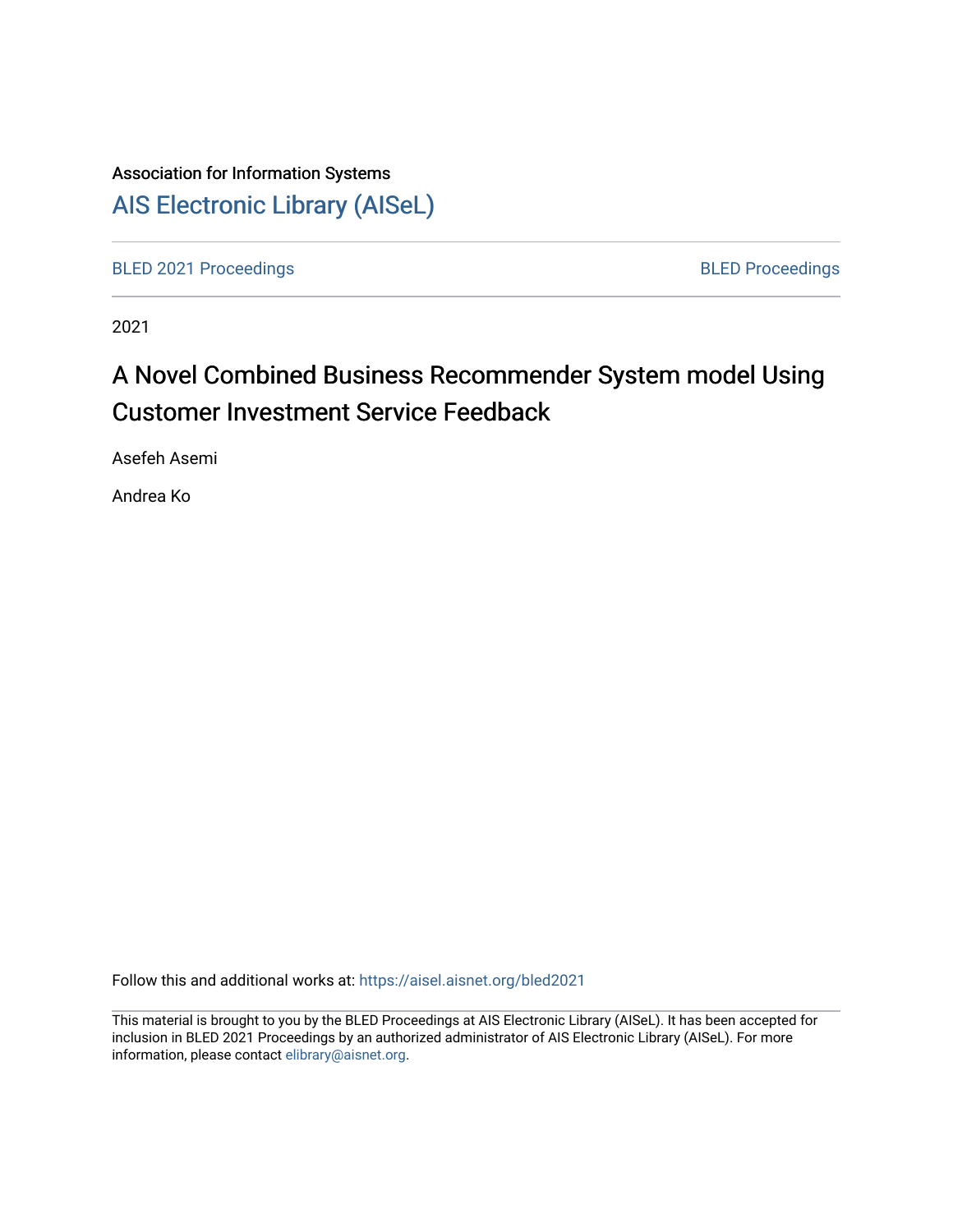# **A NOVEL COMBINED BUSINESS RECOMMENDER SYSTEM MODEL USING CUSTOMER INVESTMENT SERVICE FEEDBACK**

#### ASEFEH ASEMI & ANDREA KO

Corvinus University of Budapest, Doctoral School of Business Informatics, Budapest, Hungary; e-mail: asemi.asefeh@uni-corvinus.hu, andrea.ko@uni-corvinus.hu

**Abstract** The aim of the study was to present a new business model of an investment recommender system using customer investment service feedback based on fuzzy neural inference solutions and customized investment services. The model designed to support the system's process in investment companies. The type of research was qualitative and used of exploratory study and extensive library research. The model divided into two main parts using customer investment service feedback: data analysis and decision making. In this model, seven group factors proposed to implement the model of the proposed system of investment jobs through the potential investors. Machine learning use in this process and next ANFIS, which is an implementation of the neural art community uses the establishment of fuzzy logic judgment directly forward. The system act like a system consultant, studies the investor's past behavior and recommends relevant and accurate recommendations to the user for most appropriate investment.

**Keywords:** recommender system, business model innovation, investment, customer feedback, ANFIS



DOI https://doi.org/10.18690/978-961-286-485-9.17 ISBN 978-961-286-485-9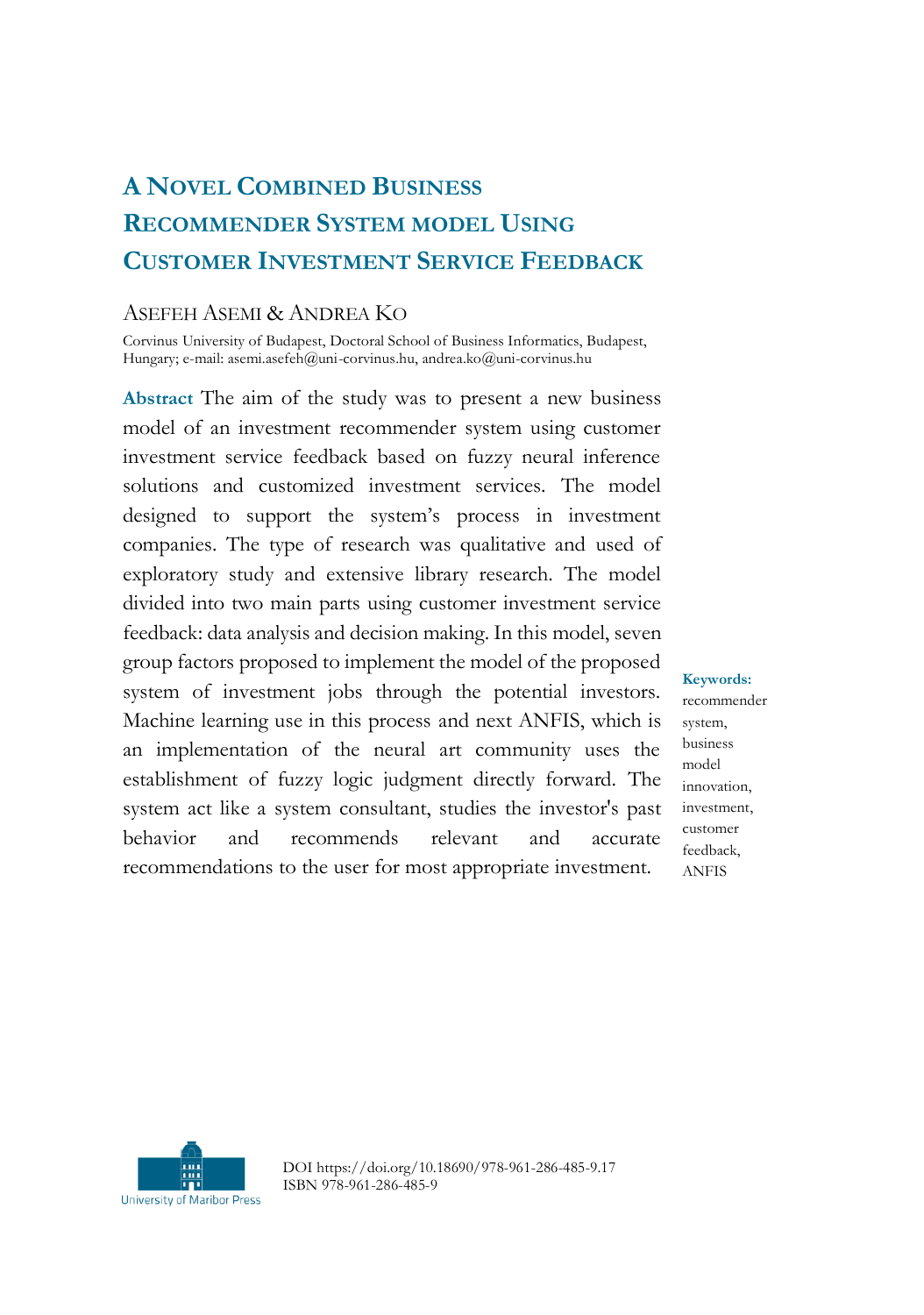#### **1 Introduction**

The study of customer behavior in the management of affairs is in many respects almost a new issue, in this regard, there are very few resources to study and learn about the experiences of others in the world. The importance and dimensions of paying attention to the behavior of online customers have not yet received enough attention. Recommendation systems are the tools used to supply pointers to customers based on their requirements (Kanaujia et al., 2017). This research will provide a new method for investment service customization using a recommender system based on ANFIS. We designed a novel combined recommender system framework based on a neuro-fuzzy inference system. In this way, the effective factors from customer experiences will categorize by machine learning techniques and factor analysis. Since a recommender system framework will design to provide suitable and novel customer investment service. These systems act usefully if they implement based on customer experience. The main issue in this research is what business model can be designed for a recommender system ANFIS-based, to present investment recommendations based on investor types and investment indicators?

#### **2 Theoretical Framework**

In this research, the customer is the investor. The investor, as a customer, buys services or investment products from the investment company or investment consulting companies. Investor is "a person who puts money into something in order to make a profit or get an advantage" (Cambridge Dictionary, n.d.). The theoretical foundations of this research are summarized in key concepts as the following.

#### **2.1 Investor Behavior**

Understanding the investor's behavior as a customer is complex in the decisionmaking process when buying a product or service. Investor behavior is the result of various cognitive processes, social interactions and social institutions, and the ability of investment firms to predict investor behavior is very important. A deep understanding of investors behavior creates more opportunities to predict and guide their behavior. The use of intelligent recommender systems is also an effective tool in predicting investor behavior. Various factors influence the analysis of investor behavior. One of these factors refers to the experience that the customer or investor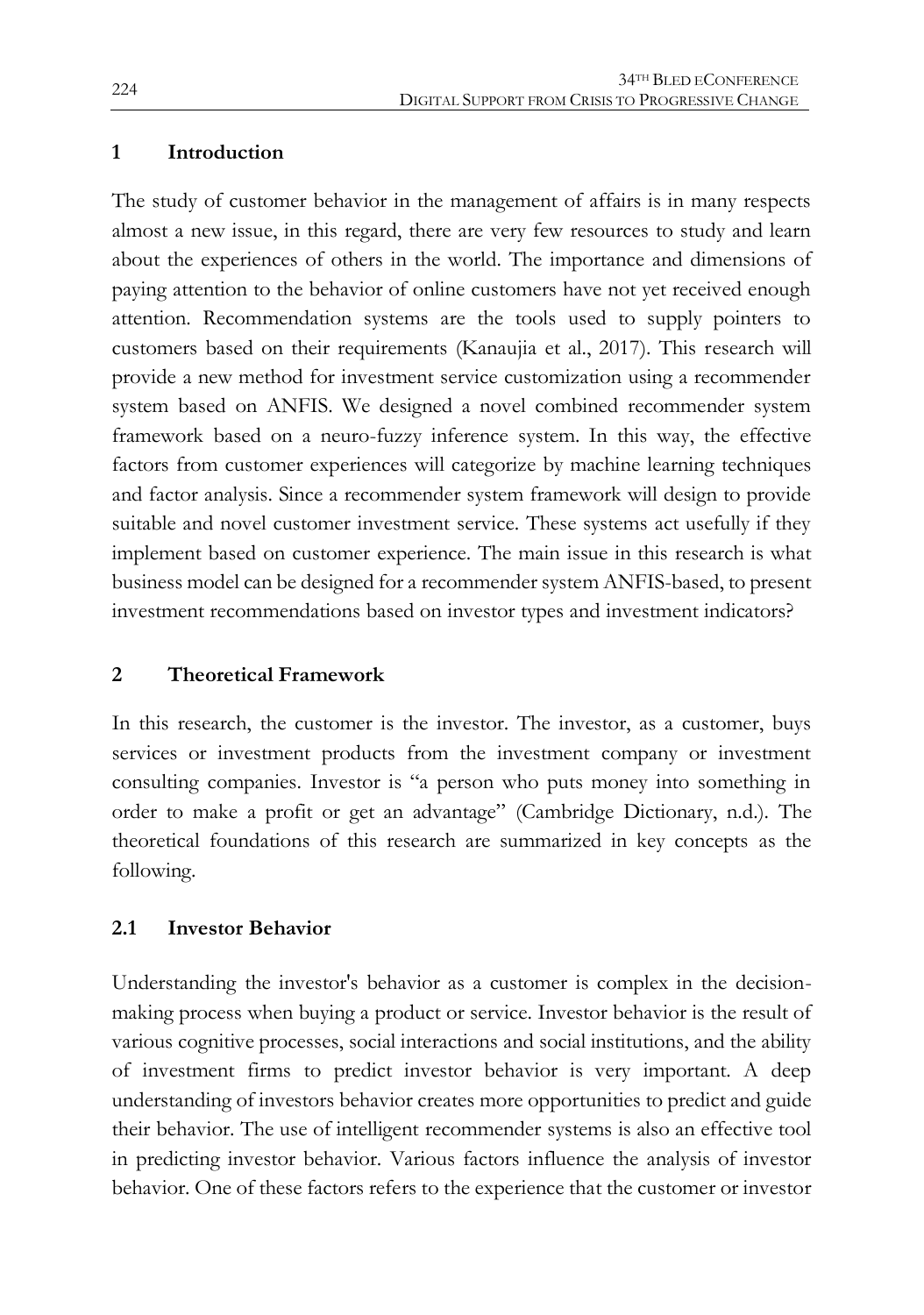gains in using the services or product of an investment company. This experience has a significant impact on both his loyalty and attracting new investors. One of the important dimensions of customer behavior is its social nature. Although we collect data from investors about their behavior, but the influence of other investors, social institutions and social regulations governing society are also very important in these behaviors. Therefore, the investors can only be understood and examined based on their relationships with other investors and in the framework of a larger social environment. "Customer engagement behavior can serve as a useful framework for classifying and segmenting customers, based on their propensity to engage and the types of engagement behaviors they display" (van Doorn et al., 2010). Of course, investors can be either individuals or organizations. Due to the differences between these two types of investors, there is a lot in common between them.

#### **2.2 Investor Behavior in Investment Decision Making**

Most investors do not act individually in decision making and consider the opinions of different people in the investment process. In families, different people may be involved in different stages of the investment decision process. The lower the investment, the smaller the number of people involved in the decision-making process. Of course, depending on the cognitive aspects of individuals and their individual characteristics, how they consult with different people in decision making is different. People who are involved in decision-making may even come from a variety of backgrounds. In a family decision, the number of people present in a decision and the type of people are usually constant. Investor behavior varies in different investment situations and in the decision-making process. This behavior includes how to decide on the type of investment, how to invest, places to invest, review of different portfolios, evaluation of services and products offered by investment companies. The decision-making method varies depending on whether the investor is involved in a new investment or needs an extension of a previous investment. In a simple investment situation, the investor needs to take a series of simple steps, but in a non-simple investment situation, he needs more information and time to ensure the investment decision. Of course, it is necessary to point out that in some investments, such as investing in cryptocurrency, it is a kind of game with money. In this regard, a large amount of information and technical and fundamental analysis is required. Slovic (1972) says the basic tenet of those in charge of helping the investor to make market decisions seems to be "the more information,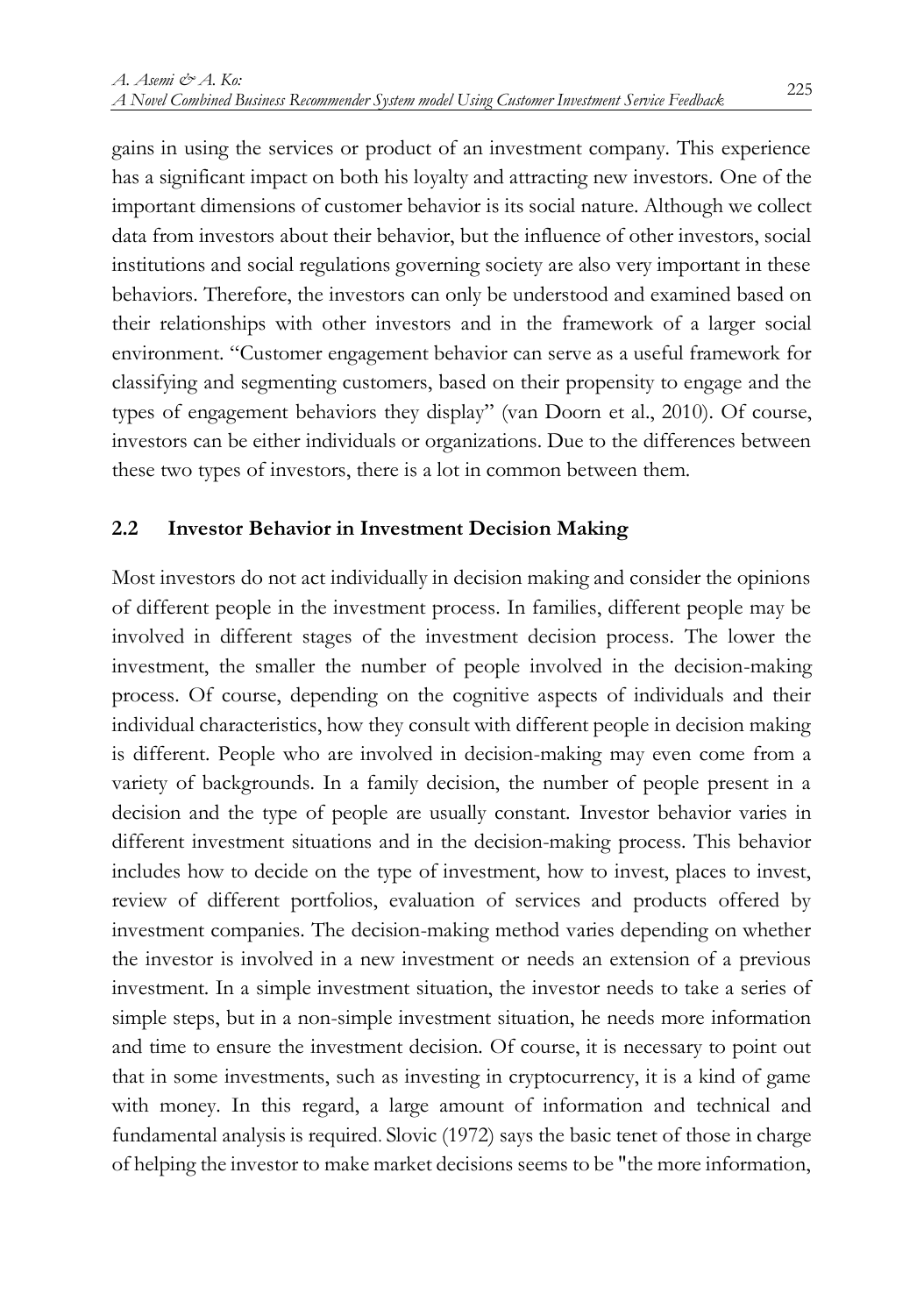the better." Various key factors play a role in investor behavior when making investment decisions. For example, the opinion of specialists, the opinion of people who have experience in the field of investment and are experts in the field of investment. Even the opinion of people who have invested in a field for the first time can be effective in the decision-making process of other investors. Direct or indirect marketing of media and social networks in the field of investment news can have a great impact on investor behavior when making investment decisions. Executors or agents of investment in various fields and their performance are also effective in this process. Finally, it can be said that the most important and effective factor is the opinion of investors who directly use the products and services of an investment company. Awareness of the needs of investors and knowledge of the investment decision process is the basis of the success of an investment company. These companies must be able to pass the investor through various decision-making stages step by step. Including in recognizing the need, gathering information about that investment field of interest to the investor or suitable for the investor, evaluating different options, investing decisions and significant issues in investor behavior after the investment. Adequate knowledge and understanding of investment companies helps them to design effective and successful portfolios for investment. Christensen and Bower (1996) stated that "technological advances can exceed the required performance in a market, technologies that can initially only be used later in emerging markets can attack major markets and move incoming companies to victory over established companies". It can be said that the design of investment proposing systems is one of these technical and effective advances in the investment market.

# **2.3 Investor experience & feedback**

An investor's experience as a customer is the result of the investor's interaction with the company that assists an individual or organization in investing and uses the company's products and services in the investment. This investment can be made directly by the investor or by an intermediary. The experience gained can be during and after the investment. "This interaction is made up of three parts: the customer journey, the brand touchpoints the customer interacts with, and the environments the customer experiences (including digital environment) during their experience. Good customer experience means that the individual's experience during all points of contact matches the individual's expectations. Gartner asserts the importance of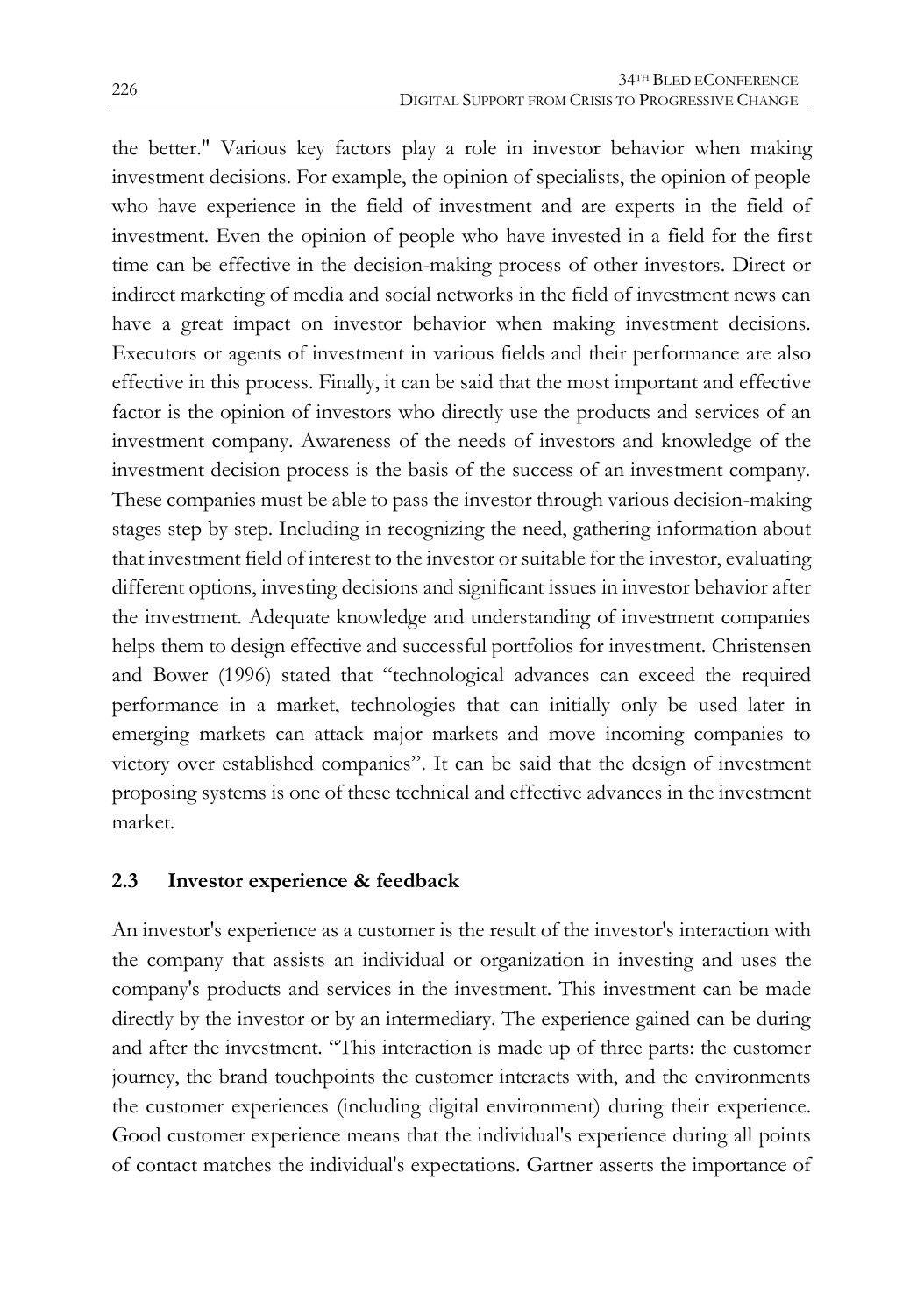managing the customer's experience" (Verhoef, et al, 2009). Customer experience implies customer involvement at different levels – such as rational, emotional, sensorial, physical, and spiritual (Janakiraman, Meyer, & Morales, 2006). The experience of investors may be gained directly or indirectly. In direct experience, the process of interaction starts from the investor, while in indirect experience, the investor gains the experience from news media in different contexts. Even this experience can be achieved through verbal interaction with other investors. "Customer experience is created by the contribution of not only the customers' values but also by the contribution of the company providing the experience" (Gentile et al, 2007). All of the events experienced by customers before and after a purchase are part of the customer experience. What customer experience is personal and may involve sensory, emotional, rational, and physical aspects to create a memorable experience. In the retail industry, both companies and customers play a big role in creating customer experience (Andajani, 2015). The investor's experiences can be in the form of "investor feedback". Customer feedback exposes their degree of satisfaction and assists product, customer success, and advertising groups to recognize the place there is room for improvement. Companies can gather customer feedback proactively via polling and surveying customers, interviewing them, or asking for reviews (Customer Feedback Definition | Pendo.io Glossary). Gartner believes that "the company's customer outstanding experience greatly influences their long-term exchange behavior and reflects the true drivers of loyalty" (www.gartner.com). The investor feedback helps to measure the satisfaction of the investment company's products and services. Without investor feedback, no company can be assured of the value of the product or service it offers. The more importance is given to investor feedback, the easier it is to retain the investor and the higher the investor loyalty. It is possible to receive feedback in different ways. Depending on the different investor groups, types of services, and products, the appropriate application can be used. The method of receiving investor feedback should be commensurate with their needs and conditions and it should be at any time and in the simplest possible way with proper access. Another important issue is the proper and timely use of investor feedback in the use of products and services. The use of intelligent systems is very effective in skillful and timely analysis of investor feedback.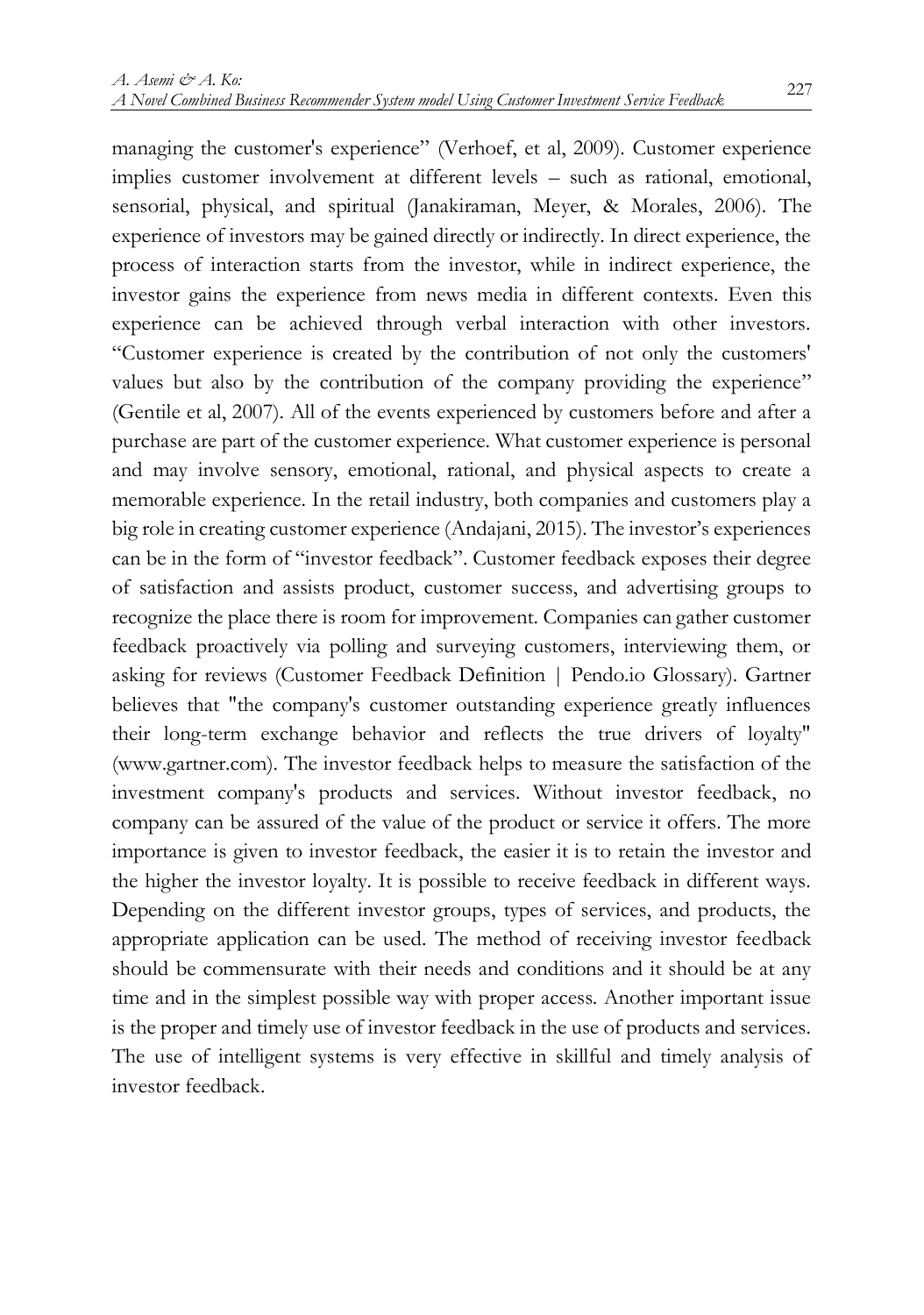#### **2.4 Investment Recommender System**

The information system here is any kind of system where a lot of information is stored, and the information system can be equipped with Recommender Systems. "Recommender Systems (RSs) are software tools and techniques that provide suggestions for items that are most likely of interest to a particular user" (Burke, 2007), (Resnick et al., 1994), (Resnick &Varian, 1997). Liang (2008) believes that RSs are a type of DSSs that analyzes user behavior and proposes based on its results. Recommender systems are a digital solution supporting financial investments. This digital support is usually implemented by recommender systems, which gives customized offer for customers according to their needs. Figure 1 shows the relation between the basic sections of the ontology with Recommender System. As mentioned before, the information system here is any kind of system with a large amount of stored information. This information system can be equipped with recommender systems. In the recommender investment systems, this program uses the techniques and methods of the recommender system to meet the information needs of the customer in investing. In fact, a recommender system is designed for the user. Customer or investor behavior plays a key role in evaluating the recommender system. We cannot evaluate the recommender system without considering the user as a separate class. For this reason, we consider the behavior of the user (investor) of this system as the main feature of the investor in using the recommender system.



**Figure 1: Relation between the basic sections of the ontology with recommender system**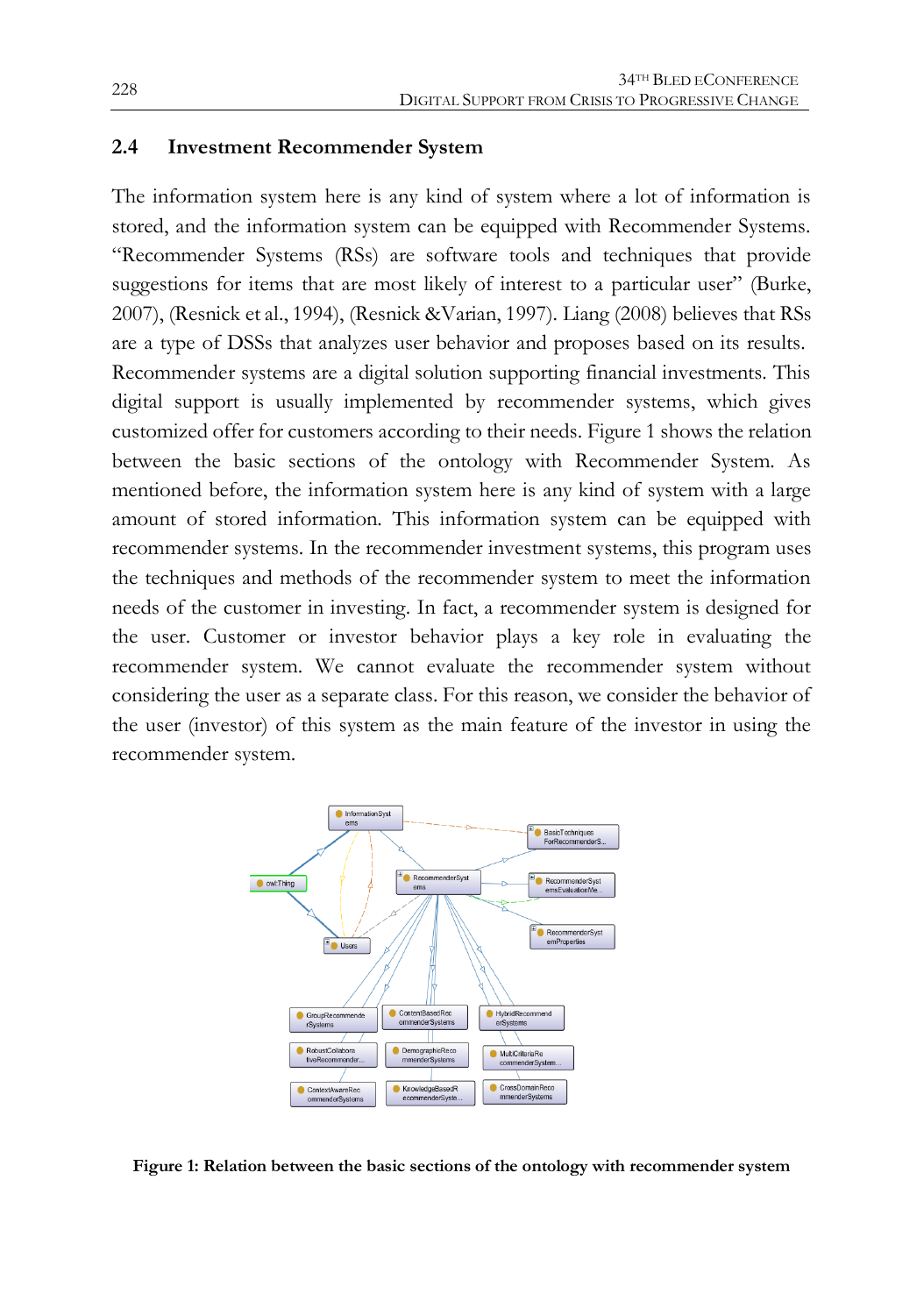Usually, the client or investor is looking for an answer to their information needs in investing. Seek means search, and search is what the user says when the search is done. Of course, instead of a human user, we can also consider a machine user or, in a more advanced form, an investor robot. To implement the core function of the investment recommender system, identifying useful items for the client or investor must anticipate that an item is worth the investment recommendation. To do this, the system must be able to predict the profitability of some items for investment. Even the system can compare the usefulness of some items for investment with others. Based on this comparison, the system then decides which items to recommend for investing based on the customers' group. Various recommendation techniques are used to predict items based on the needs or preferences of the investor.

#### **2.5 Business Model Innovation**

Business model innovation is the development of new, unique concepts supporting an organization's financial viability, including its mission, and the processes for bringing those concepts to fruition (Cole, 2015). In this research, we presented a novel model of investment recommender system that supports the processes of achieving the goals of investment companies in the business model. Various technologies in the application of recommender systems are important applications in presenting current business models applied in investment portfolio to investors.

#### **3 Literature Review**

Paranjape-Voditel and Umesh (2013) proposed a stock market portfolio recommender machine based totally on association rule mining that analyses inventory records and suggests a ranked basket of stocks. In 2017 proposed a collaborative filtering-based recommender device for monetary analysis based on Saving, Expenditure, and Investment the usage of Apache Hadoop and Apache Mahout (Kanaujia et al.,2017). Hernández et al. (2019) evaluated the state of the art on Financial Technology for the layout of a novel recommender system. They presented a social computing platform that is proposed, based on Virtual Organizations, that allows enhancing person experience in moves that are related to the method of funding recommendation. Tejeda-Lorente et al (2019) proposed a novel recommender system, which is conscious of the risks related to unique hedge funds, considering multiple factors, such as modern-day yields, historic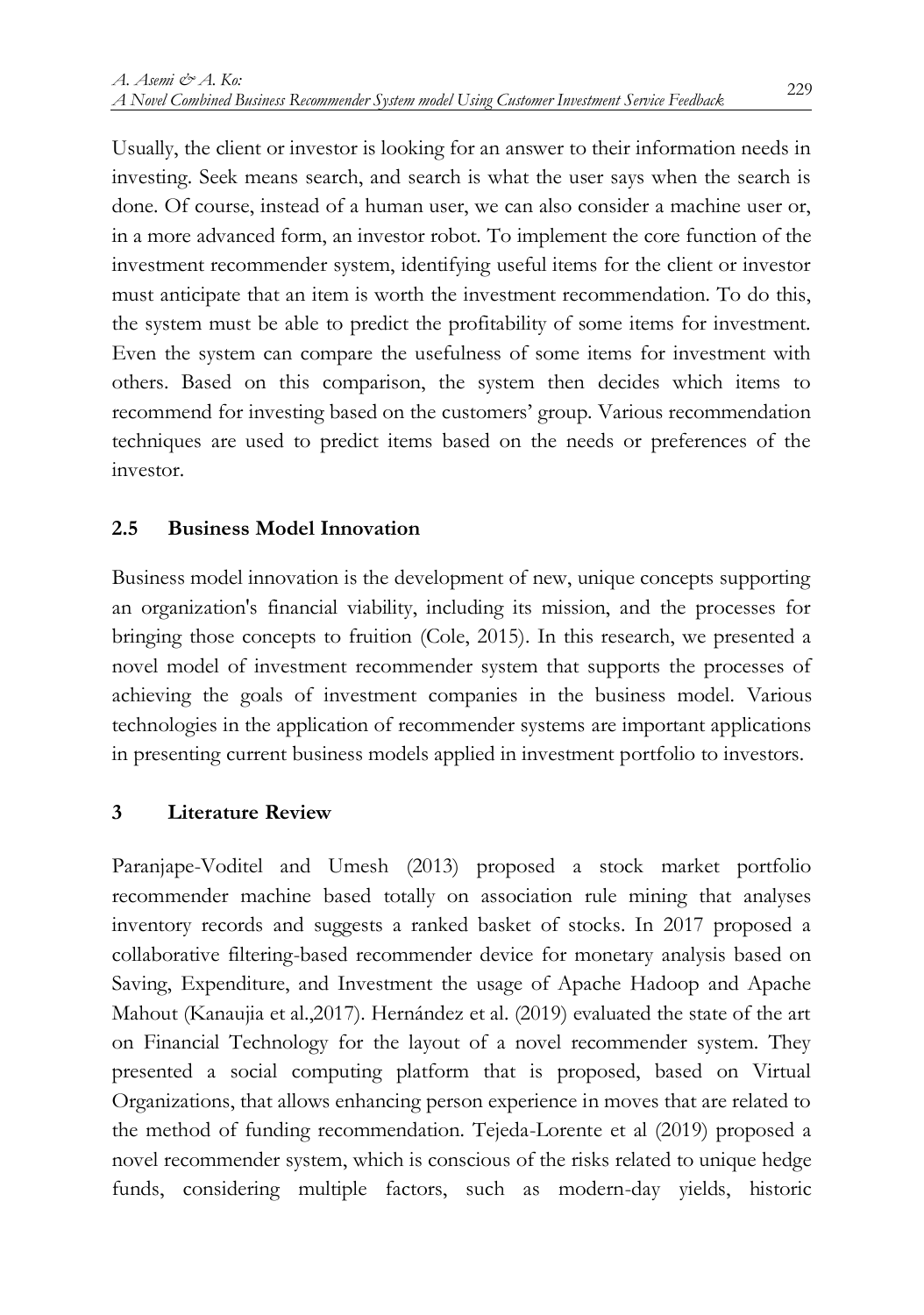performance, diversification by way of industry, etc. Tarnowska et al., (2020) presented a Recommender System for Improving Customer Loyalty. This recommender system addressed various important problems. (1) it presents a favored framework to assist managers to decide which moves are possible to have the largest **influence** the internet promoter rating. (2) the consequences are based totally completely definitely on multiple clients. (3) its dietary supplements ordinary textual content mining alternatives. The recommender gadget allows users to view specific, anonymous feedback related to the right clients. (4) ultimately, the computer offers a sensitivity assessment feature.

# **4 Research Methodology**

The study is exploratory research. The qualitative data collection methods applied to collect data from previous research and library studies. In this research, a novel business model for an investment recommender system proposed based on ANFIS that analyses customer data and suggested several recommendations based on customer needs. This model is different compared to existing systems because it found the correlation between potential customers' demographic/personality traits, potential customer's investment indicators, and investment's products and services and on this base, recommends a portfolio based on the customers' needs. An intelligent fuzzy framework uses for generating association rules. The novel methods implement using machine learning and fuzzy logic. Thorough experimentation performs on the Portfolio dataset based on a web-based investment questionnaire. Our approach demonstrates the application of soft computing techniques like data mining, machine learning, factor analysis, and fuzzy classification in the design of recommender systems.

# **5 A Novel Combined Recommender System Business Model**

Based on the extensive study on the previous research, we propose four main steps in our investment recommender system business model. In the first step, the customer's types clustered by an unsupervised machine learning technique based on multiple variables that are extracted from gathered data by the questionnaire. In the second step, the same variables analyze by the factor analysis method to identify customer's investment indicators. This nomination can be based on strong features in each category. Also, the expert viewpoints can use to finalize the indicators. In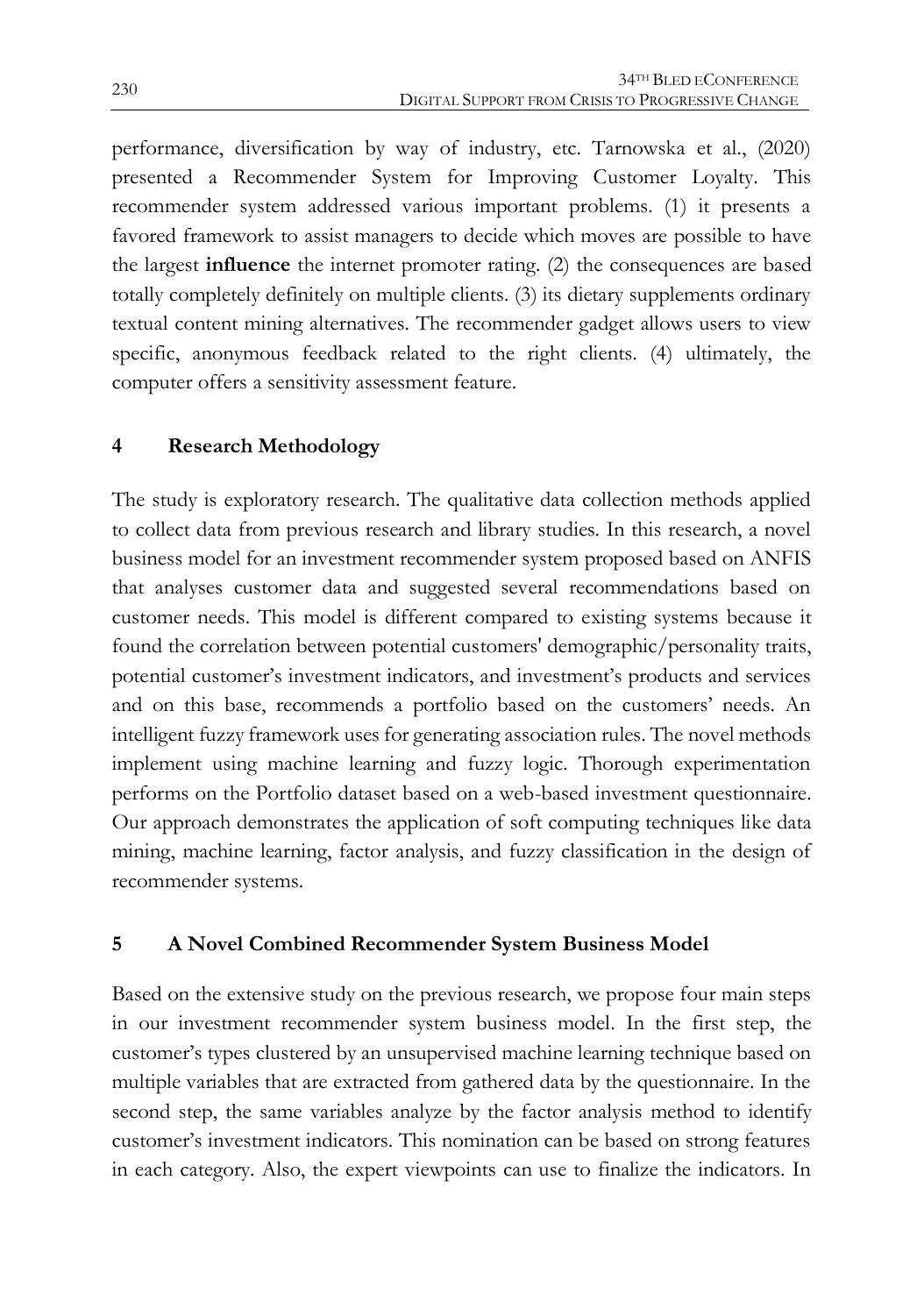the third step, an ANFIS solution develops based on the output of the first step for predicting the customer investment type. An artificial neural community implementation, ANFIS is based totally on Takagi–Sugeno FIS at first presented by Jang (1993). It makes fuzzy logic judgment deployment extra straightforward in contrast to the normal neural network simulations as defined in (Asemi & Asemi, 2014). The input of ANFIS is a summarization of factors in the previous step and the output is scoring categories for the customer. For example, if a category gets the highest score means that the considered customer's investment belongs to this category. In ANFIS two types of rules are contributed for prediction, i) rules which are designed based on data training and ii) rules which we design based on our analysis from customer categorization and expert viewpoints. In this model, we designed membership functions on ANFIS based on the nature of input factors and measurement scales. In the fourth step, a recommender system provides proper recommendations for the customer with a predicted type. The customers can invest based on these recommendations. Figure 2 shows the research framework. It shows how we answered the research question of the study. According to different functions, the research design divided into three phases:

First Phase (Data gathering): The data-gathering phase includes the data acquisition layer and the data storage layer. Second Phase (Data analysis): The second phase includes two functions: (a) machine learning techniques (clustering and factor analysis) and (b) ANFIS. Third Phase (Decision): This phase includes the recommendation layer, and it presents information to the customer and receives their feedback. This feedback shows the probability errors, then the errors refer to the data analysis phase for correction. According to different functions, the business recommender system model structure includes these layers: 1. data acquisition layer, 2. data storage layer, 3. machine learning layer, 4. ANFIS layers (fuzzification, implication rules, normalization, defuzzification, integration, or aggregated output membership function), 5. investment recommendation and feedback layer, or application layer. All the parts of the research framework are specified as follows:

#### **5.1 Data Acquisition Layer**

The purpose of this layer is to collect data from the users and find out how conscious their readers are about their finances. In the web-based investment questionnaire, they asked about the savings, spending habits, use of digital financial solutions,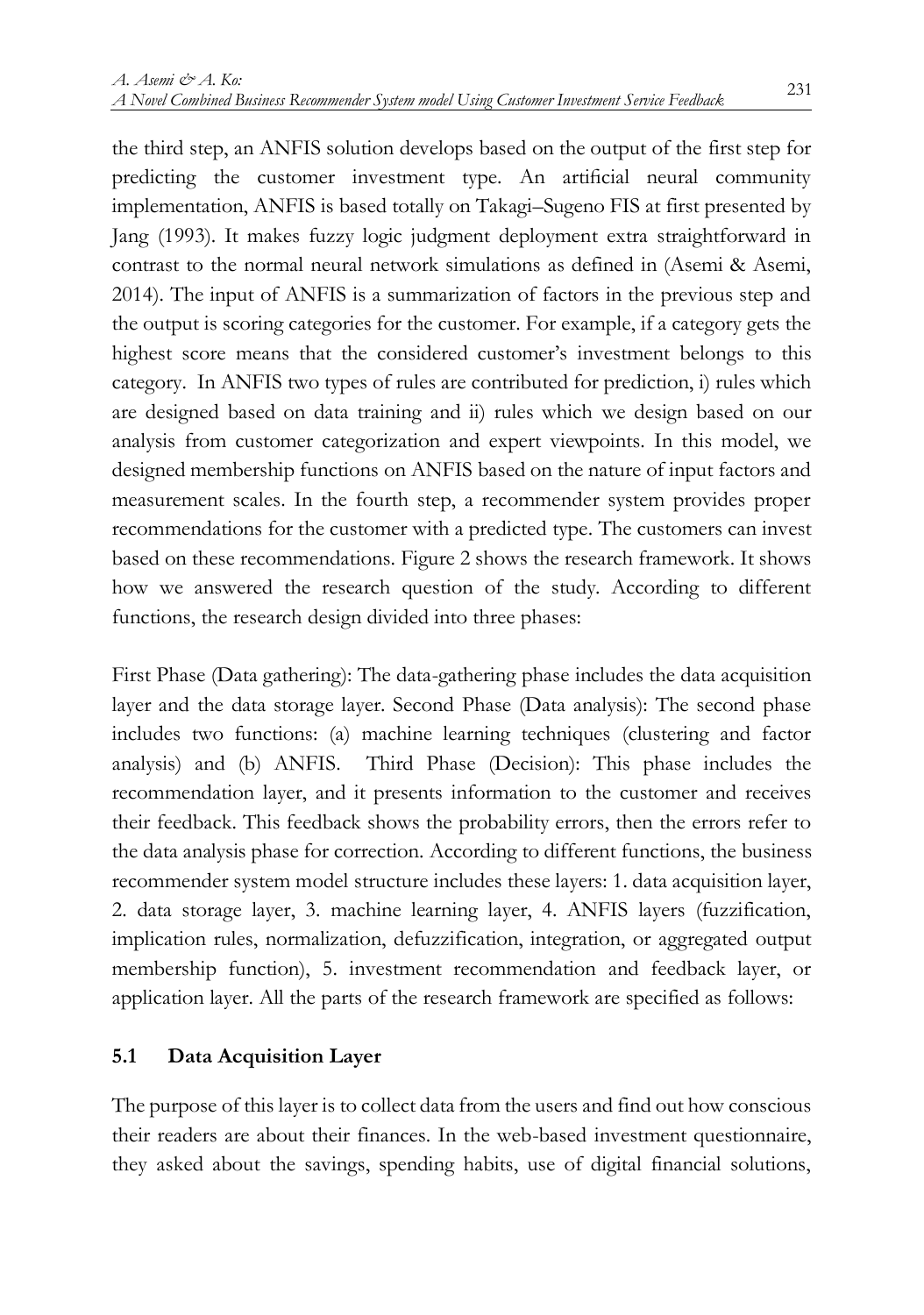communication ways, satisfaction form different financial companies, banks, & organizations, or their view of the state of the economy in the years to come, and demographic data. The data transfer to the next layer cloud data storage from this layer. This type of system recommends items based on user demographics. The basic premise of these recommender systems is to provide different recommendations for different groups of users. Many websites today offer simple and effective recommendations based on user demographic and personalized information. For example, users are referred to specific websites based on their language or country. The offers may also be customized according to the age of the user. While these approaches have been quite common in the marketing, relatively little recommender systems research has been done on demographic based recommender systems.

# **5.2 Data Storage Layer**

The data storage layer stores all the data of users in the company's private server. The data storage layer adopts a set of different data processing formats so that it can focus on data storage. The investment data reformat in this layer and transfer to the machine learning layer. The customer/user's data analyse based on the attributes. The data classified based on the demographic and personality traits in this section.

# **5.3 Machine Learning Layer**

Clustering and Factor Analysis is the most important part of this layer, which performs data analysis through data mining and machine learning algorithms. This layer takes data from the data storage layer and transfers classified factors to the ANFIS layer. The data entered the machine learning layer after data collection and integration into the storage space for data analysis. In the proposed layer, the attributes classification used to automatically classify the customer types and to identify customer investment indicators.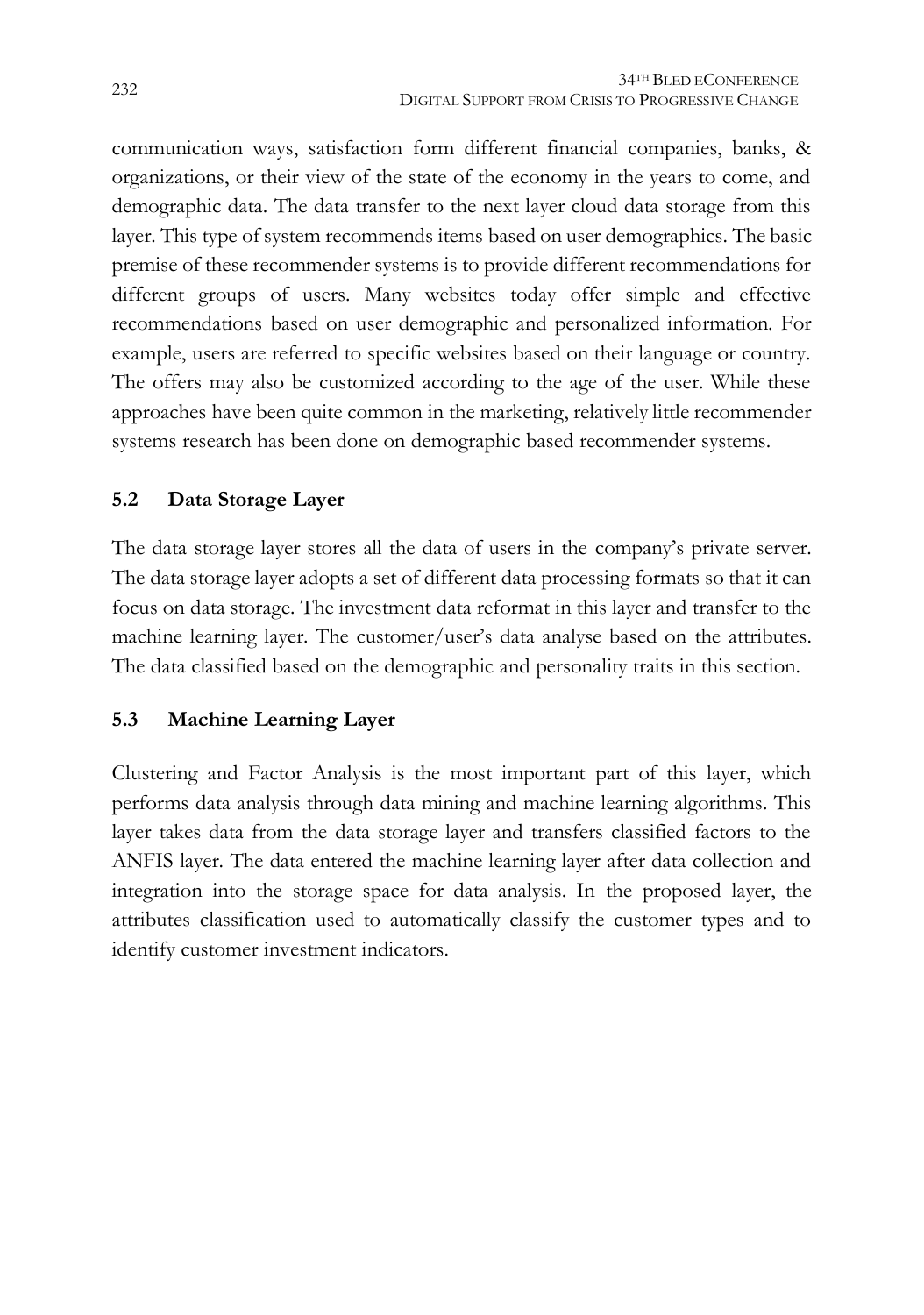

**Figure 2: A Novel Business Recommender System Model Using Customer Investment Service Feedback**

There are two basic functions in this layer included clustering and the factor analysis for the variables from the previous layer. We clustered due7 to its wide range of features and the ability to compare output in different ways, good guide, efficient graphical interface, compatibility with Windows, and having a comprehensive reference. For the factor analysis the system uses Python. The next function of this layer uses the exploratory factor analysis to indicate customer investment indicators. In this method, the researcher tries to discover the infrastructural structure of a relatively large set of variables. At this stage, there is no initial theory. The researcher must identify and discover the factors involved in the customer's investment that may be hidden. This method is used to summarize a set of variables and new factors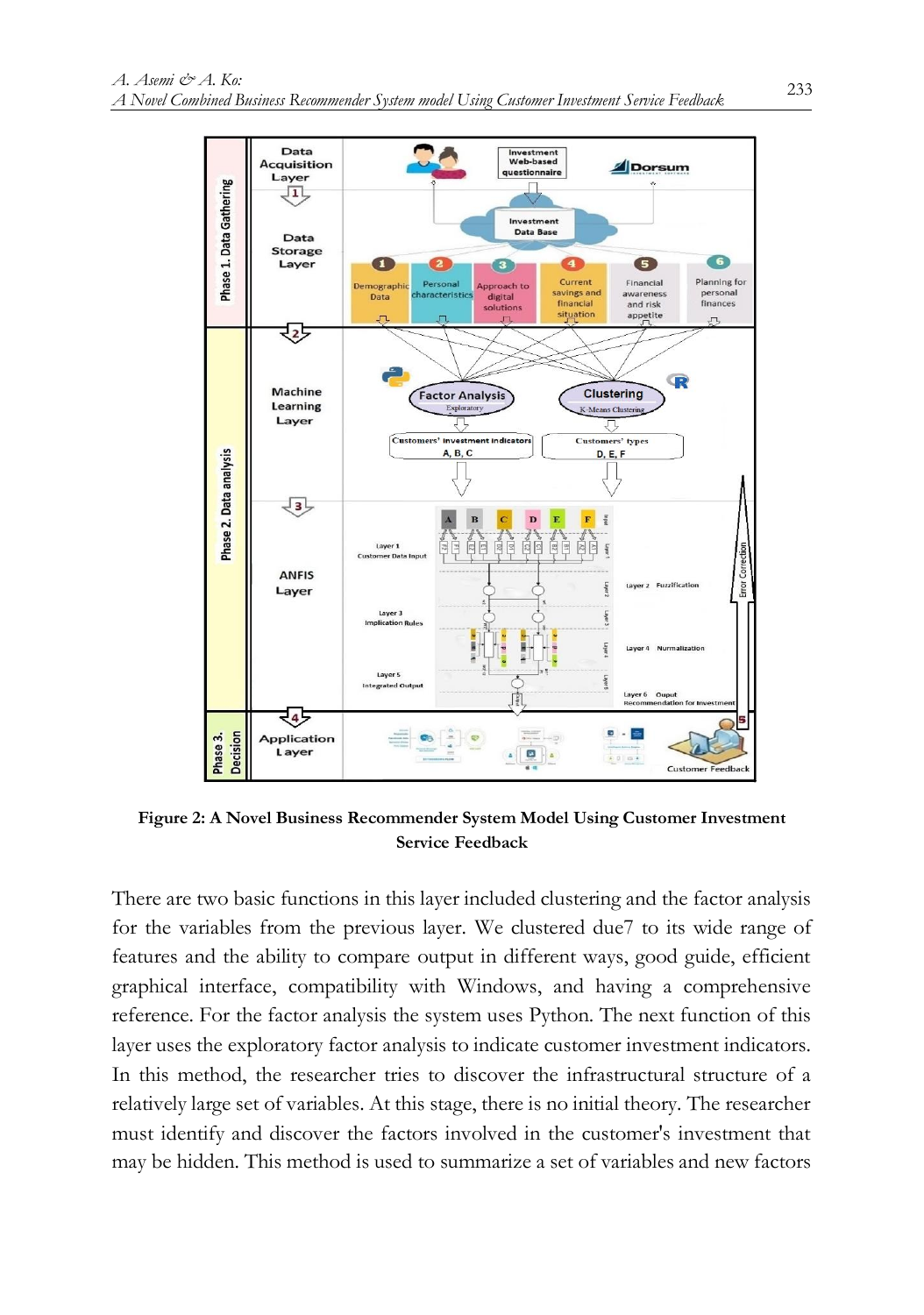identify and introduce based on the correlation between the variables. These factors are prepared to be transferred to the next layer ANFIS for the next function. This exploratory analysis can be structuring, modelling, or hypothesizing.

# **5.4 ANFIS Layer**

In this layer, the Sugeno fuzzy model will use for the ANFIS system. This system includes five layers as the following (Asemi, et al. 2019).

Layer 1: Neurons in this layer only direct the external input signals to the next layer. This layer is the first hidden layer and the fuzzy layer of the ANFIS model. Fuzzy neurons receive an input signal. Then they decide on the degree of dependence of this signal on the neural fuzzy set.

Layer 2: This layer is the fuzzy rule layer and the second hidden layer. Each neuron in this layer is associated with only one fuzzy Sugeno law.

Layer 3: This layer is the normalization layer and the third hidden layer. Each neuron in this layer receives and calculates signals from all neurons in the third layer. This is called normalized Firing Strength. This value determines to what extent the relevant law is valid for the inputs in the result.

Layer 4: This layer is the fourth hidden layer and the diffusion layer. Each neuron in this layer is related to the corresponding normalized neuron in the fourth layer. It also receives the first input signals  $(x1, x2...)$ . The defuzzied neuron in this layer calculates the weight of the result of a rule.

Layer 5: This layer is called the output layer. In this output layer, the neurons of the previous stage are added together. Finally, by defuzzification, fuzzy outputs are converted to numeric outputs. There is only one neuron in this layer. The defuzzification method is the same as the Centre of Gravity.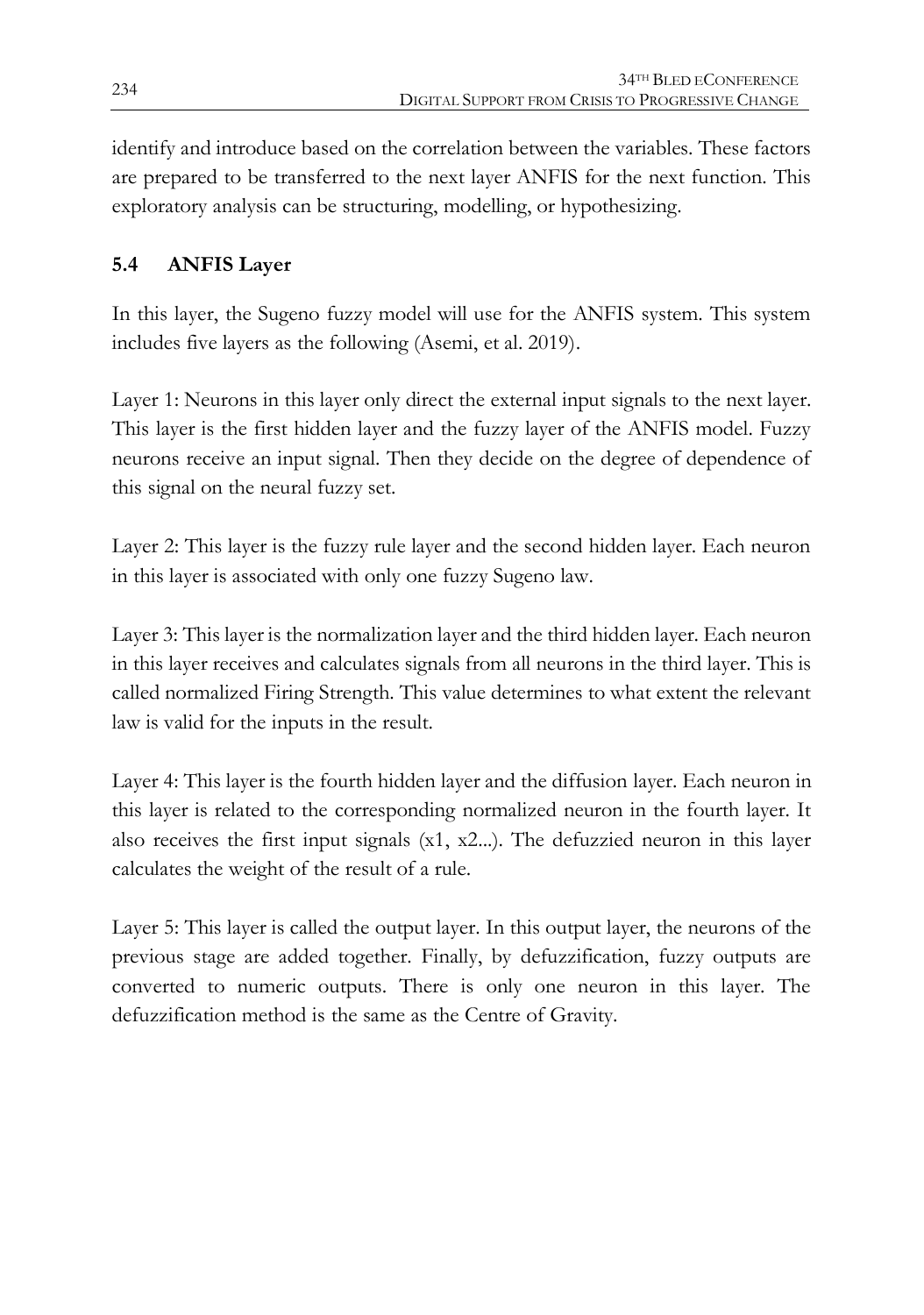### **5.5 Application Layer**

In this layer, the application mainly customized to customers' needs and displays recommendations based on investment company's products and services. The application layer connected to the data analysis phase, so the end-user (customer) can access the source of investment recommendations in their investment platform using companies' applications. Applications required by the customer to use recommendations in the investment platform are in this part of the model. The system can receive the customer's feedback in this layer and the probability errors refer to the data analysis section for detection.

#### **6 Conclusion**

The research objective was to provide a new, novel business model for investment recommender systems using customer investment service feedback based on neurofuzzy inference solutions and customized for investment service. The research question was what business model can be designed for a recommender system ANFIS-based, to present investment recommendations based on investor types and investment indicators? To answer the question, a business model of an investment recommender system designed to support the investment process for the customers. Tarnowska et al., (2020) presented a Recommender System for Improving Customer Loyalty. The recommender system designed by Tejeda-Lorente et al (2019) relates to unique hedge funds that consider multiple factors, such as modern-day yields, historic performance, diversification by way of industry, etc. In the proposal of Hernandez et al. (2019), they present the functions of agents and an algorithm that improves the accuracy of the Recommender agent which oversees the Case-based reasoning system. The data corresponds to the user's characteristics, asset classes, profitability, interest rate, history stock market information, and financial news published in the media. Paranjape-Voditel and Umesh (2013) proposal was a recommender machine-based totally on association rule mining. The model presented in this research is based on the ANFIS system. This model is divided into three main parts: data collection from the investor, analysis of investor data and decision making. In the designed model, seven group factors are identified to implement the proposed investment system model through the customer or potential investor data set. These seven groups include: demographic data, personality traits, investor attitudes toward digital solutions, investor current financial status and savings, investor awareness of potential risks, and investor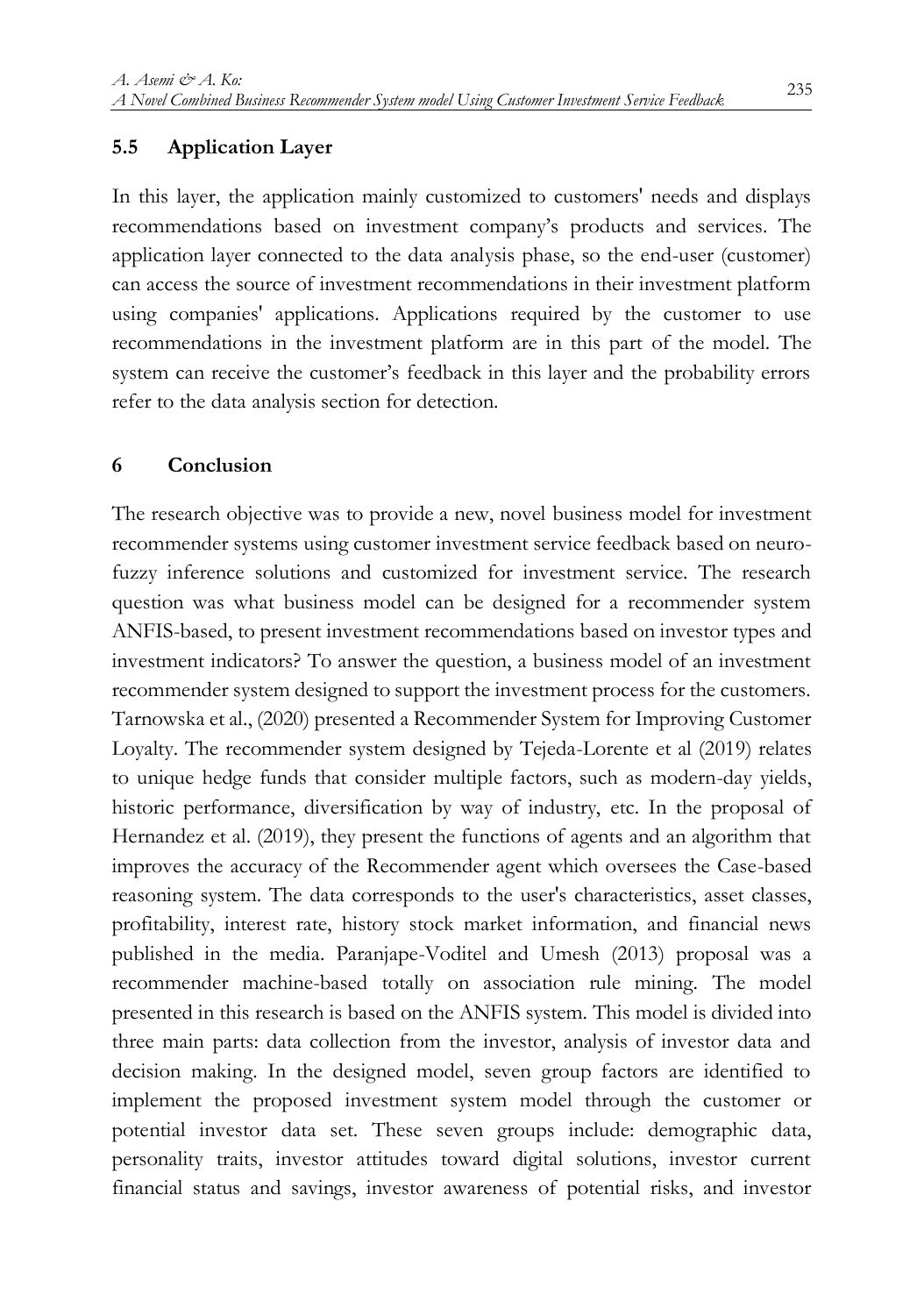financial plan information. In the proposed model, the initial data is collected through a web-based platform and transferred to the machine learning section, which is the first part of the data analysis section. In this section, customer investment criteria and types of customers are extracted. Then the types of investors are clustered and investment indicators are factor analyzed. The output obtained from this layer is transferred to the second part of the data analysis section. In the ANFIS layer, data is analyzed in six steps and investment proposals are extracted for each investor cluster. These suggestions are presented to the customer in the application layer using designed applications. Investor feedback is also received to improve and develop the system at this layer. The objective of this business recommender system model is to support the investment companies, individual investors, and fund managers in their decisions by suggesting the investment products and services based on the customers' needs, experiences, and traits.

#### **References**

- Andajani, E. (2015). "Understanding Customer Experience Management in Retailing". Procedia Social and Behavioral Sciences. 2nd Global Conference on Business and Social Sciences (GCBSS-2015) on "Multidisciplinary Perspectives on Management and Society", 17–18 September 2015, Bali, Indonesia. 211: 629–633.<https://doi.10.1016/j.sbspro.2015.11.082>
- Asemi, A. & Asemi, A. (2014) Intelligent MCDM method for supplier selection under fuzzy environment. Int J Inf Sci Manag (IJISM) 12(2):33–40.
- Asemi, A., Salim, S.S.B., Shahamiri, S.R., Asemi, A., & Houshangi, N. (2019). Adaptive neuro-fuzzy inference system for evaluating dysarthric automatic speech recognition (ASR) systems: a case study on MVML-based ASR. Soft Computing. 23, 3529–3544. <https://doi.org/10.1007/s00500-018-3013-4>
- Burke, R. (2007). Hybrid web recommender systems. In: The Adaptive Web, pp. 377–408. Springer Berlin / Heidelberg
- Christensen, C. M., & Bower, J. L. (1996). Customer Power, Strategic Investment, and the Failure of Leading Firms. Strategic Management Journal, 17(3), 197–218. [https://doi.org/10.1002/\(SICI\)1097-0266\(199603\)17:3<197::AID-SMJ804>3.0.CO;2-U](https://doi.org/10.1002/(SICI)1097-0266(199603)17:3%3c197::AID-SMJ804%3e3.0.CO;2-U)
- Cole, B. (2015). What is business model innovation?. Definition from WhatIs.com. SearchCIO. Retrieved March 06, 2021, fro[m https://searchcio.techtarget.com/definition/business-model](https://searchcio.techtarget.com/definition/business-model-innovation)[innovation](https://searchcio.techtarget.com/definition/business-model-innovation)
- Customer Feedback Definition | Pendo.io Glossary. (n.d.). Pendo.Io. Retrieved April 20, 2020, from <https://www.pendo.io/glossary/customer-feedback/>
- Gartner Says Marketers Must Focus on Helping Customers in Order to Remain Competitive Today. (n.d.). Gartner. Retrieved April 20, 2020, from [https://www.gartner.com/en/newsroom/press-releases/2019-04-29-gartner-says-marketers](https://www.gartner.com/en/newsroom/press-releases/2019-04-29-gartner-says-marketers-must-focus-on-helping-customer)[must-focus-on-helping-customer](https://www.gartner.com/en/newsroom/press-releases/2019-04-29-gartner-says-marketers-must-focus-on-helping-customer)
- Gentile, Ch, Spiller, N., & Noci, G. (2007). "How to Sustain the Customer Experience: An Overview of Experience Components that Co-create Value with the Customer". European Management Journal. 25 (5): 395–410. https://doi.10.1016/j.emj.2007.08.005